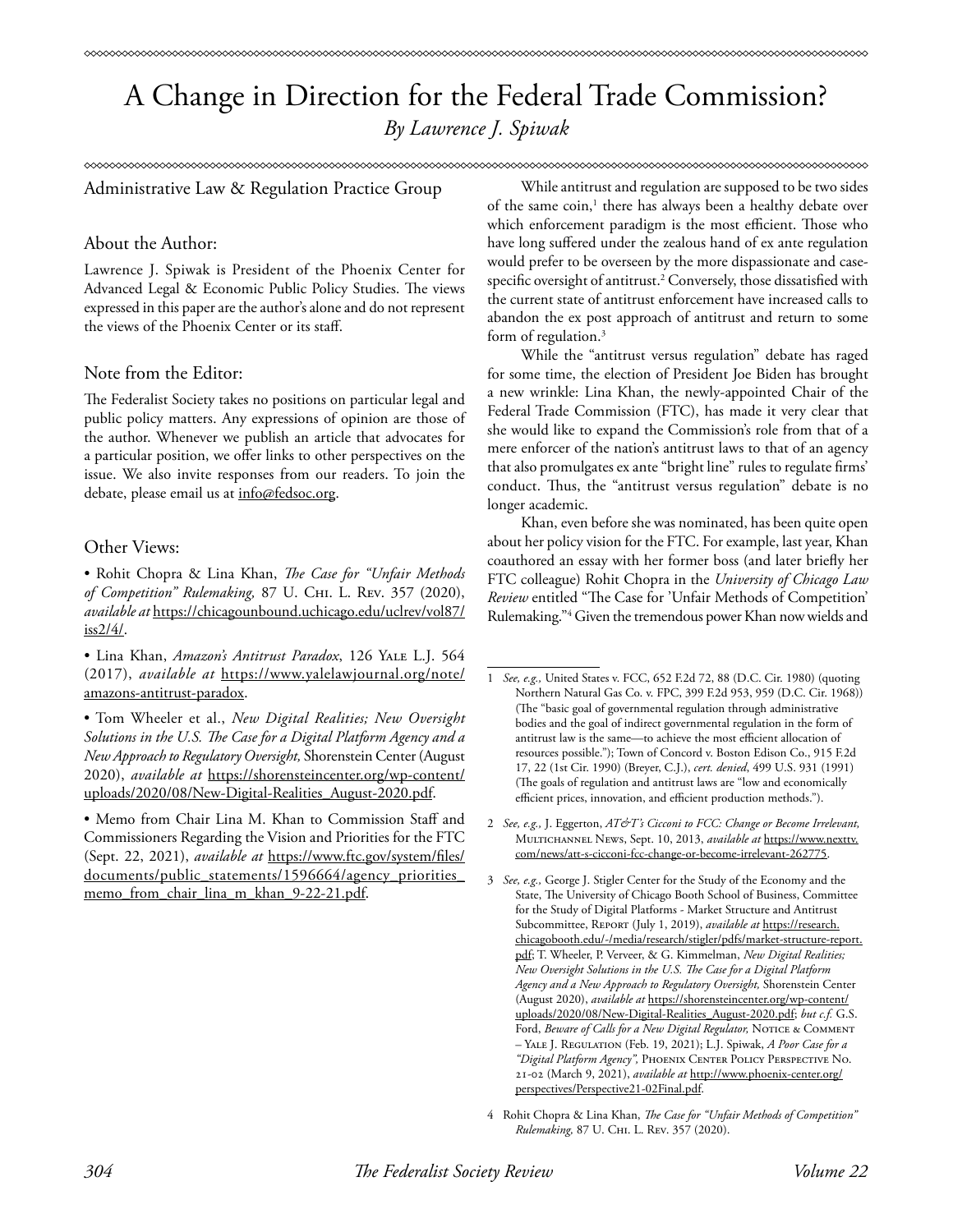the aggressive agenda she has laid out for the agency,<sup>5</sup> perhaps it makes sense to summarize and scrutinize her arguments.

# I. Summary of Chopra and Khan's Case for Unfair Methods of Competition Rulemaking

At the outset of their essay, Chopra and Khan lay out what they believe to be the shortcomings of modern antitrust enforcement. As they correctly note, "[a]ntitrust law today is developed exclusively through adjudication," which is designed to "facilitate[] nuanced and fact-specific analysis of liability and well-tailored remedies."6 However, the authors contend that while a case-by-case approach may sound great in theory, "in practice, the reliance on case-by-case adjudication yields a system of enforcement that generates ambiguity, unduly drains resources from enforcers, and deprives individuals and firms of any real opportunity to democratically participate in the process."7 Chopra and Khan blame this alleged policy failure on the abandonment of per se rules in favor of the use of the "rule of reason" approach in antitrust jurisprudence. In their view, a rule of reason approach is nothing more than "a broad and open-ended inquiry into the overall competitive effects of particular conduct [which] asks judges to weigh the circumstances to decide whether the practice at issue violates the antitrust laws."8 To remedy this perceived analytical shortcoming, they argue that the Commission should step into the breach and promulgate ex ante bright line rules<sup>9</sup> to enforce better the prohibition against "unfair methods of competition" (UMC) outlined in Section 5 of the Federal Trade Commission Act.<sup>10</sup>

As a threshold matter, while courts have traditionally provided guidance as to what exactly constitutes a UMC, Chopra and Khan argue that it should be the FTC that has that responsibility in the first instance. Because Congress set up the

FTC as the independent, expert agency to implement the FTC Act and because the phrase "unfair methods of competition" is ambiguous, Chopra and Khan argue that courts must accord great deference to "FTC interpretations of 'unfair methods of competition" under the Supreme Court's *Chevron* doctrine.<sup>11</sup>

Having thus asserted definitional primacy for the FTC over the phrase "unfair methods of competition," the authors also argue that the FTC has statutory authority to promulgate substantive rules to enforce the FTC's interpretation of UMC. In particular, they point to the broad, catch-all provision in Section  $6(g)$  of the FTC Act.<sup>12</sup> Section  $6(g)$  provides, in relevant part, that the FTC may "[f]rom time to time . . . make rules and regulations for the purpose of carrying out the provisions of this subchapter."13 Although this catch-all rulemaking provision is far from the detailed statutory scheme Congress set forth in the Magnusen-Moss Act to govern rulemaking to deal with Section 5's other prohibition against "unfair or deceptive acts and practices" (UDAP),<sup>14</sup> Chopra and Khan argue that the D.C. Circuit's 1973 ruling in *National Petroleum Refiners Association v. FTC*15—a case that predates the Magnusen-Moss Act—provides judicial affirmation that the FTC has the authority to "promulgate substantive rules, not just procedural rules" under Section 6(g).<sup>16</sup> Stating the argument a different way, although there may be no affirmative specific grant of authority for the FTC to engage in UMC rulemaking, in the absence of any *limit* on such authority, the FTC may engage in UMC rulemaking subject to the constraints of the Administrative Procedure Act.<sup>17</sup>

Aside from legal arguments, the authors offer three policy arguments to support their position. First, they submit that "rulemaking would enable the Commission to issue clear rules to give market participants sufficient notice about what the law is, helping ensure that enforcement is predictable."18 Second, they argue that "establishing rules could help relieve antitrust enforcement of steep costs and prolonged trials." In particular, "[t]argeting conduct through rulemaking, rather than adjudication, would likely lessen the burden of expert fees or protracted

- 14 Magnuson-Moss Warranty Act, Pub. L. No. 93-637, 88 Stat. 2183.
- 15 482 F.2d 672 (D.C. Cir. 1973).
- 16 Chopra & Khan, *supra* note 4, at 378.
- 17 Notably, the authors maintain that they do not want regulation for regulation's sake, but only in circumstances in which there is some sort of market failure that cannot be adequately addressed by current antitrust laws. They identify two broad circumstances where they believe such failures might be present. The first situation is when the Commission has an "extensive enforcement record" about "a particular anticompetitive practice," but that enforcement record was unsuccessful in "eliminat[ing] the practice altogether." *Id.* at 371-72. The second circumstance is when "private litigation is unlikely to discipline anticompetitive conduct." *Id.* at 372. But both criteria are highly subjective and provide little constraint on FTC behavior.

<sup>5</sup> *See, e.g.,* Memo from Chair Lina M. Khan to Commission Staff and Commissioners Regarding the Vision and Priorities for the FTC (Sept. 22, 2021), *available at* https://www.ftc.gov/system/files/documents/ public\_statements/1596664/agency\_priorities\_memo\_from\_chair\_ lina\_m\_khan\_9-22-21.pdf; Statement of Chair Lina M. Khan, Commissioner Rohit Chopra, and Commissioner Rebecca Kelly Slaughter on the Withdrawal of the Vertical Merger Guidelines (Sept. 15, 2021), *available at* https://www.ftc.gov/system/files/documents/ public\_statements/1596396/statement\_of\_chair\_lina\_m\_khan\_ commissioner\_rohit\_chopra\_and\_commissioner\_rebecca\_kelly\_ slaughter\_on.pdf; Statement of the Commission Regarding the Adoption of Revised Section 18 Rulemaking Procedures (July 9, 2021), https:// www.ftc.gov/system/files/documents/public\_statements/1591786/ p210100commnstmtsec18rulesofpractice.pdf.

<sup>6</sup> Chopra & Khan, *supra* note 4, at 359.

<sup>7</sup> *Id*.

<sup>8</sup> *Id.* at 359-60.

<sup>9</sup> *Id.* at 356 ("The Commission has in its arsenal a far more effective tool that would provide greater notice to the marketplace and that is developed through a more transparent and participatory process: rulemaking. Through engaging in rulemaking, the Commission could define 'unfair methods of competition' through processes established by the Administrative Procedure Act (APA).").

<sup>10 15</sup> U.S.C. § 45 ("Unfair methods of competition in or affecting commerce, and unfair or deceptive acts or practices in or affecting commerce, are hereby declared unlawful.").

<sup>11</sup> Chopra & Khan, *supra* note 4, at 378-79. *See* Chevron U.S.A., Inc. v. Natural Res. Defense Council, 467 U.S. 837 (1984).

<sup>12</sup> *Id.* at 377.

<sup>13 15</sup> U.S.C. § 46.

<sup>18</sup> *Id.* at 367.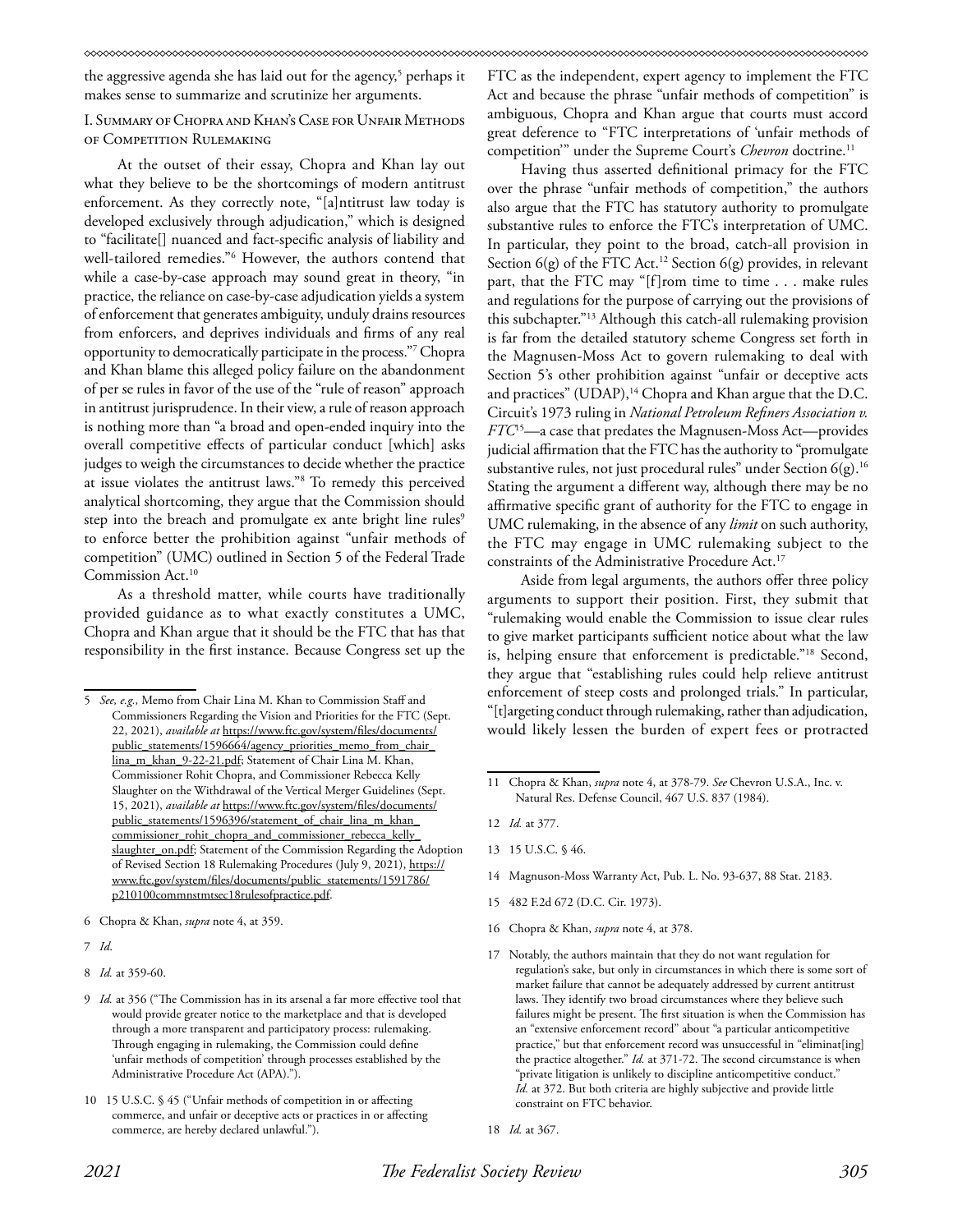litigation, potentially saving significant resources on a presentvalue basis."19 And third, they contend that rulemaking "would enable the Commission to establish rules through a transparent and participatory process, ensuring that everyone who may be affected by a new rule has the opportunity to weigh in on it, granting the rule greater legitimacy."20

#### II. Discussion

By arguing for an aggressive regime of UMC rulemaking, Khan and her coauthor raise important questions about the FTC's mission—and its power to enforce that mission—going forward. As detailed below, there is a legitimate debate as to whether the Commission has the legal authority to promulgate rules to define and enforce against UMC under the FTC Act and, perhaps just as important, whether the FTC *should* engage in such rulemaking as a policy matter.

### *A. Common Critiques of Khan's Legal Arguments*

As many courts have taken a broad view of *Chevron* deference, Khan's legal arguments in support of UMC rulemaking are certainly plausible.21 But they are not infallible. A recent paper by former Acting FTC Chair Maureen Ohlhausen and former Assistant Attorney General for Antitrust at the Department of Justice James Rill lays out some of the common critiques of Khan's legal thesis.<sup>22</sup>

For example, Ohlhausen and Rill point out that the FTC's ability to promulgate substantive rules under Section 6(g) is far from clear. While Khan cites to *National Petroleum Refiners* as definitive authority, Ohlhausen and Rill point out that the D.C. Circuit's opinion "dealt with both UMC and UDAP authority under Section 6(g) yet Congress' reaction to the decision was to provide specific UDAP rulemaking authority and expressly take no position on UMC rulemaking." Thus, Ohlhausen and Rill submit that the FTC Act "is best read as [Congress] declining to endorse the FTC's UMC rulemaking authority and instead leaving the question open for future consideration by the courts."23

Chief Justice John Roberts wrote a few years back that the federal bureaucracy now "wields vast power and touches almost every aspect of daily life."24 For example, the Federal Energy Regulatory Commission regulates wholesale electricity and gas

- 21 *C.f.* L.J. Spiwak, *USTelecom and its Aftermath*, 71 FED. COMMS. L.J. 39 (2019), *available at* http://www.fclj.org/wp-content/ uploads/2018/12/71.1-%E2%80%93-Lawrence-J.-Spiwak.pdf.
- 22 M.K. Ohlhausen & J. Rill, *Pushing the Limits? A Primer on FTC Competition Rulemaking,* U.S. Chamber of Commerce (Aug. 12, 2021), *available at* https://www.uschamber.com/sites/default/files/ ftc\_rulemaking\_white\_paper\_aug12.pdf; *see also* Comments of TechFreedom, In the Matter of Petition for Rulemaking to Prohibit Worker Non-Compete Clauses; Petition for Rulemaking to Prohibit Exclusionary Contracts, Docket ID: FTC-2021-0036 (Sept. 30, 2021), *available at* https://techfreedom.org/wp-content/uploads/2021/10/FTC-UMC-Rulemaking-Authority-FTC-Comment-9.30.2021-FINAL.pdf.

pipelines; the Federal Communications Commission regulates telephone, cable, wireless, and broadcasting services; the Surface Transportation Board regulates freight rail; the Federal Reserve regulates banks; and the Federal Aviation Administration regulates commercial air travel. In each case, Congress has set forth a detailed statutory scheme detailing administrative procedures, subject matter jurisdiction, and agency powers and responsibilities. But as Ohlhausen and Rill point out, the FTC Act is devoid of such specificity when it comes to UMC, which suggests that Congress does not intend for the FTC to regulate UMC the way other agencies regulate in their areas. Khan, however, sees this lack of specificity as a regulatory void that the FTC has the authority to fill in the name of agency discretion.<sup>25</sup> At minimum, such a large analytical leap raises important issues under the Supreme Court's major questions doctrine.<sup>26</sup>

Ohlhausen and Rill also argue that Khan's loose approach to statutory construction is in tension with the Supreme Court's more rigorous view of statutory construction in recent years. They point to Justice Antonin Scalia's memorable line in *Whitman v. American Trucking Association* that "Congress . . . does not alter the fundamental details of a regulatory scheme in vague terms or ancillary provisions—it does not, one might say, hide elephants in mouseholes."27 Thus, argue Ohlhausen and Rill, Khan's "claim of broad substantive UMC rulemaking authority based on the absence of limiting language and a vague, ancillary provision authorizing rulemaking . . . stands in conflict with the Court's admonition in *Whitman*. 28

Along the same lines, Ohlhausen and Rill contend that the FTC Act's lack of any sanctions for violating rules promulgated pursuant to Section 6(g) "seems to indicate that Congress never intended to give the FTC substantive rulemaking authority at all."29 Accordingly, "it would therefore be very odd for Congress to grant the FTC sole unfair methods of competition rulemaking authority, yet not arm the agency (or anyone else) with the means to enforce violations of those rules."30

# *B. Testing the Bounds of* Chevron*: What if the FTC Adopts a Non-Discrimination Rule?*

Whether the FTC has UMC rulemaking authority is an open question. But let's assume arguendo that the FTC has UMC rulemaking authority and uses that authority to adopt a

- 27 Whitman v. American Trucking Association, 531 U.S. 457, 468 (2001) (Scalia, J.).
- 28 Ohlhausen & Rill, *supra* note 22, at 11.
- 29 *Id.* at 13.

<sup>19</sup> *Id.* at 368.

<sup>20</sup> *Id.*

<sup>23</sup> Ohlhausen & Rill, *supra* note 22, at 11.

<sup>24</sup> City of Arlington, Tex. v. FCC, 569 U.S. 290, 313 (2013) (Roberts, C.J., dissenting) (quotation marks omitted).

<sup>25</sup> Interestingly, if the FTC goes down the UMC rulemaking path, another unintended consequence might be a conflict with another existing federal or state regulatory regime. *C.f.* Verizon Communications Inc. v. Law Offices of Curtis V. Trinko, LLP, 540 U.S. 368, 411-12 (2004) ("Antitrust analysis must always be attuned to the particular structure and circumstances of the industry at issue. Part of that attention to economic context is an awareness of the significance of regulation.").

<sup>26</sup> *C.f.* King v. Burwell, 576 U.S. 473, 485-89 (2015); Utility Air Regulatory Group v. EPA, 573 U.S. 302, 324 (2014) (quoting FDA v. Brown & Williamson Tobacco Corp., 529 U.S. 120, 160 (2000)).

<sup>30</sup> *Id*.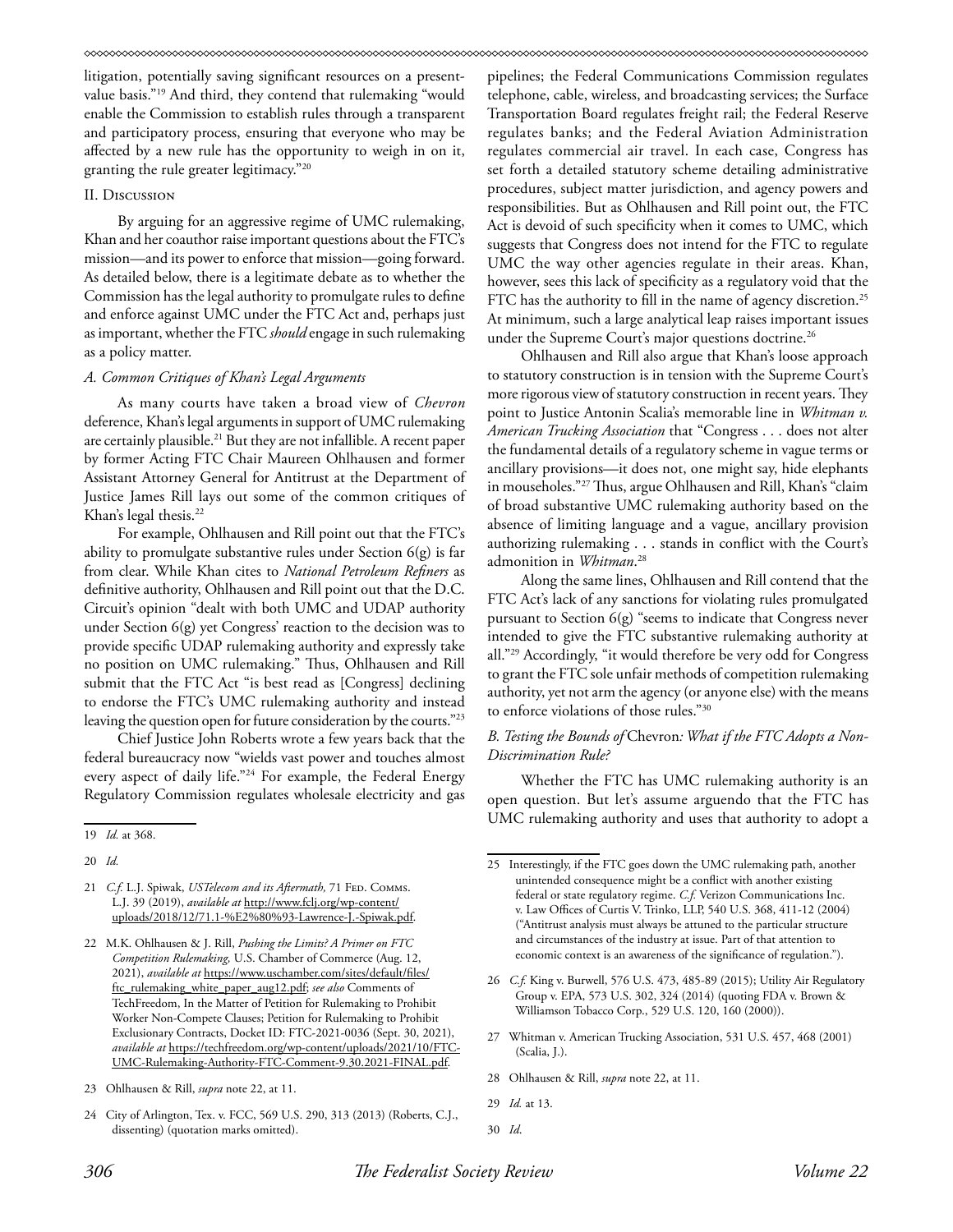non-discrimination rule to address vertically integrated business models such as Amazon's. How might courts treat such a rule? As highlighted below, *Chevron* deference may not be as broad as Khan argues it is when it comes to interpreting the phase "unfair methods of competition."

It is no secret that Khan views Amazon as a dominant, vertically-integrated platform that requires strict government oversight.31 To mitigate Amazon's ability to exercise its alleged market power, Khan has advocated for, among other things, the adoption of a non-discrimination rule that would prohibit "Amazon from privileging its own goods and from discriminating among providers and consumers . . . "32 While Khan provided no specifics as to what this rule would actually look like, she has argued that "[c]oupling nondiscrimination with common carrier obligations—requiring platforms to ensure open and fair access to other businesses—would . . . limit Amazon's dominance in anticompetitive ways."33

Upon taking office, among Khan's first priorities was to rescind the bipartisan 2015 "Statement of Enforcement Principles Regarding 'Unfair Methods of Competition' Under Section 5 of the FTC Act" (2015 UMC Statement).<sup>34</sup> A central pillar of the *2015 UMC Statement* was a commitment by the FTC to retain and adhere to the consumer welfare standard using a rule of reason analysis,<sup>35</sup> so it is not unreasonable to assume from the rescission that Khan would like to replace the consumer welfare standard with a broader approach. Such an approach might allow for the consideration of competitor interests, labor interests, and equity interests; burden shifting; no requirements of finding any abuse of market power in a defined relevant market, and more.<sup>36</sup> What legal problems could arise if Khan attempts to implement her vision of "[c]oupling nondiscrimination with common carrier obligations" using the FTC's reinvigorated UMC rulemaking authority?<sup>37</sup>

1. The "Common Carrier" Exemption

Before turning to the question of *Chevron* deference, Khan's proposed nondiscrimination rule would suffer from an unambiguous statutory barrier. According to Section 5(a)(2) of the FTC Act, the FTC has no jurisdiction over "common carriers."38 Where Congress has declined to classify and regulate firms as common carriers and withheld FTC jurisdiction over firms that *are* common carriers, it makes little sense to argue that the FTC can step in to designate common carriers and regulate them as such. Moreover, Khan's logic is circular: because of the common carrier exemption, any effort by the FTC to turn firms into common carriers by regulatory fiat would strip the agency of any jurisdiction immediately upon classification.

2. *Chevron* May Not Condone the Abandonment of the Consumer Welfare Standard

Under our hypothetical, the FTC has used its UMC rulemaking authority to promulgate a nondiscrimination rule which requires "equal access," even though the courts have repeatedly said there is no mandatory duty to deal.<sup>39</sup> While *Chevron* deference is certainly broad, caselaw makes clear that it does not provide the Commission carte blanche to abandon the consumer welfare standard.

a. The Concept of "Discrimination" is Well Established

To begin, if the FTC imposed a public utility-type nondiscrimination rule, it is questionable whether the agency could create a new standard out of whole cloth. The concept of nondiscrimination can be found in a host of federal statutes governing public utility regulation, including the

<sup>31</sup> L.M. Khan, *Amazon's Antitrust Paradox,* 126 Yale L.J. 710 (2017), *available at* https://www.yalelawjournal.org/pdf/e.710.Khan.805\_ zuvfyyeh.pdf.

<sup>32</sup> *Id.* at 799.

<sup>33</sup> *Id*.

<sup>34</sup> *See FTC Rescinds 2015 Policy that Limited Its Enforcement Ability Under the FTC Act* (July 1, 2021), *available at* https://www.ftc.gov/news-events/ press-releases/2021/07/ftc-rescinds-2015-policy-limited-its-enforcementability-under. *See also* Statement of Chair Lina M. Khan Joined by Commissioner Rohit Chopra and Commissioner Rebecca Kelly Slaughter on the Withdrawal of the Statement of Enforcement Principles Regarding "Unfair Methods of Competition" Under Section 5 of the FTC Act (July 1, 2021), *available at* https://www.ftc.gov/system/files/ documents/public\_statements/1591498/final\_statement\_of\_chair\_khan joined\_by\_rc\_and\_rks\_on\_section\_5\_0.pdf.

<sup>35</sup> *FTC Issues Statement of Principles Regarding Enforcement of FTC Act as a Competition Statute* (Aug. 13, 2015), *available at* https://www.ftc.gov/ system/files/documents/public\_statements/735201/150813section5enf orcement.pdf. According to the *2015 UMC Statement,* the Commission would adhere to the following principles when deciding whether to use its standalone authority under Section 5 of the FTC Act to challenge unfair methods of competition. Namely, (1) the Commission will be guided by the public policy underlying the antitrust laws, namely, the promotion of consumer welfare; (2) the act or practice will be evaluated under a framework similar to the rule of reason, that is, an act or practice challenged by the Commission must cause, or be likely to cause, harm to competition or the competitive process, taking into account any associated cognizable efficiencies and business justifications; and (3) the Commission is less likely to challenge an act or practice as an unfair method of competition on a standalone basis if enforcement of the Sherman or Clayton Act is sufficient to address the competitive harm arising from the act or practice. *Id.*

<sup>36</sup> *C.f.* C. Shapiro, *Antitrust: What Went Wrong and How to Fix It,* 35 Antitrust 33 (Summer 2021), *available at* https://faculty.haas.berkeley. edu/shapiro/fixingantitrust.pdf.

<sup>37</sup> At the time of this writing, there are various bills which have introduced in Congress that would codify per se nondiscrimination rules for Internet platform companies thar meet certain jurisdictional triggers. *See, e.g.,* Press Release, *Klobuchar, Grassley, Colleagues to Introduce Bipartisan Legislation to Rein in Big Tech* (Oct. 14, 2021), *available at* https://www. klobuchar.senate.gov/public/index.cfm/news-releases?ID=3AD365BE-A67E-40BB-908A-C8570FF29600. However, as it is impossible to prognosticate if these bills will ever be signed into law, the hypothetical above will proceed under the current state of the law.

<sup>38 15</sup> U.S.C. § 45(a)(2). Many traditional public utilities such as telephone companies, railroads, and oil pipelines are considered to be common carriers. However, it is also important to point out that several other types of public utilities such as cable companies, electric utilities, and natural gas pipelines are not common carriers. *See also* Federal Trade Commission v. AT&T Mobility LLC, 883 F.3d 848 (9th Circuit 2018) (holding that for multi-product firms, common carrier classification for purposes of the FTC Act depends on activity, not status).

<sup>39</sup> For an excellent summary of the law, see *FTC v. Qualcomm Inc.,* 969 F.3d 974, 993-94 (9th Cir. 2020).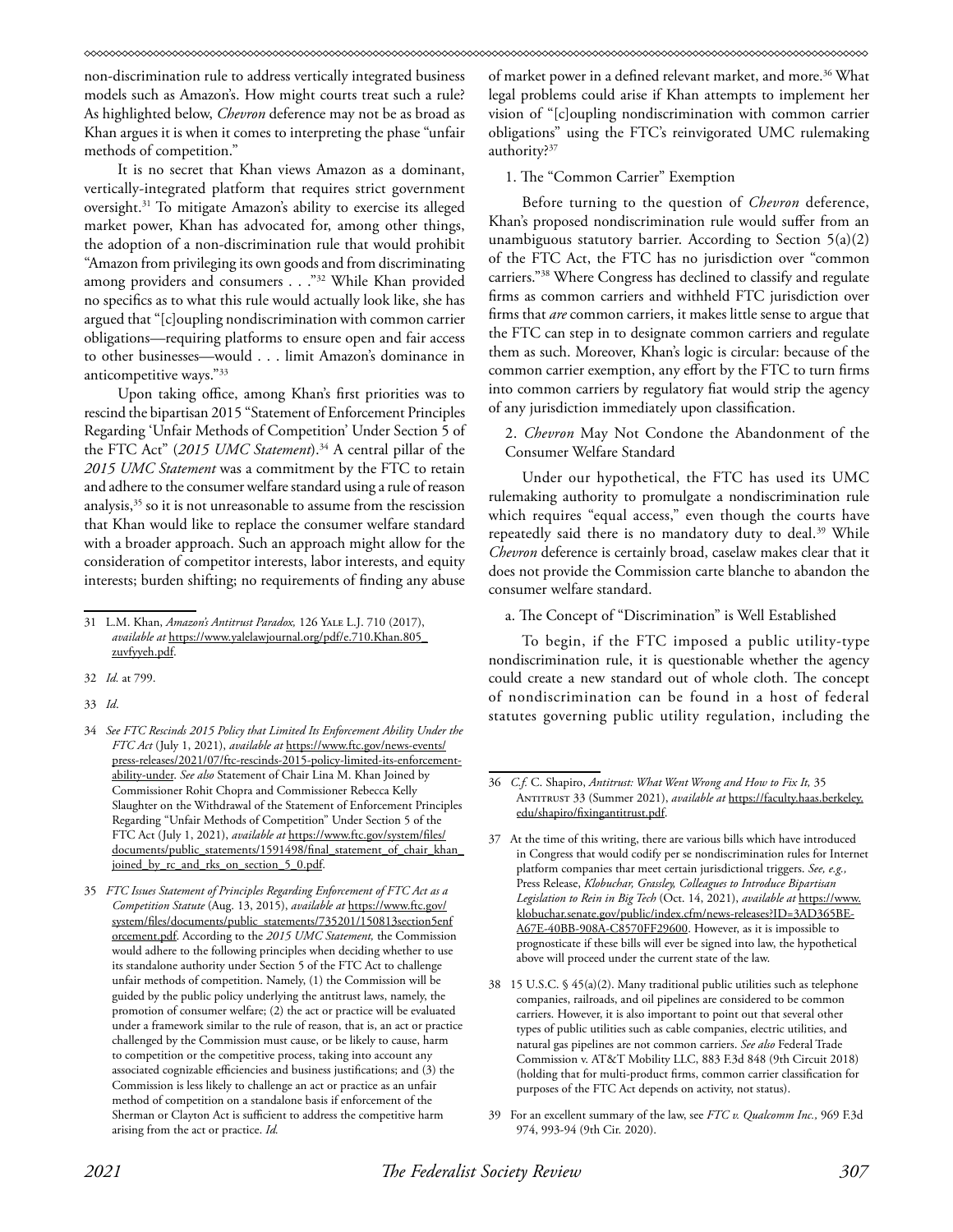Communications Act of 1934,<sup>40</sup> the Federal Power Act of 1935,<sup>41</sup> and the Natural Gas Act of 1938.<sup>42</sup> In each case, Congress made it clear that the federal government is only concerned with acts of *undue* or *unreasonable* discrimination; garden variety economic discrimination is perfectly lawful. Moreover, as these statutes are nearly ninety years old, there is a rich body of caselaw governing the contours of what exactly constitutes "undue."43 Thus, a court considering a challenge to our hypothetical FTC nondiscrimination rule may decline to interpret it as generously as Khan's FTC would like.

b. Independent Agencies Must Account for Antitrust Terms of Art

Independent agencies also may not ignore accepted antitrust terms of art (particularly when the agency is an antitrust enforcement agency). The D.C. Circuit's ruling in *Comcast Cable Communications v. Federal Communications Commission* illustrates this point well.44 The FCC had ruled that Comcast had unduly discriminated against the Tennis Channel in violation of the program carriage requirements of Section 616 of the Cable Competition and Consumer Protection Act of 1992 by refusing to broadcast the Tennis Channel in the same tier as Comcast's affiliated sports networks. At issue in *Comcast* was whether that ruling was arbitrary and capricious.

By way of background, the FCC Program Carriage regulations prohibit certain types of discriminatory conduct by a Multichannel Video Programming Distributor (MVPD) believed to threaten competition and diversity in the video programming marketplace. Under this statute, Congress charged the FCC to develop rules

to prevent a multichannel video programming distributor from engaging in conduct the effect of which is to unreasonably restrain the ability of an unaffiliated video

- 43 For a summary of this caselaw, see *USTelecom and its Aftermath*, *supra* note 21.
- 44 717 F.3d 982 (D.C. Cir. 2013).

programming vendor to compete fairly by discriminating in video programming distribution on the basis of affiliation or nonaffiliation of vendors in the selection, terms, or conditions for carriage of video programming provided by such vendors.<sup>45</sup>

Moreover, Congress mandated that the FCC "provide for expedited review of any complaints made by a video programming vendor pursuant to this section."46 Pursuant to that mandate, the FCC adopted general rules consistent with the statute's specific directions.<sup>47</sup> The FCC's program carriage rules state in relevant part that:

No multichannel video programming distributor shall engage in conduct the effect of which is to unreasonably restrain the ability of an unaffiliated video programming vendor to compete fairly by discriminating in video programming distribution on the basis of affiliation or non-affiliation of vendors in the selection, terms, or conditions for carriage of video programming provided by such vendors.<sup>48</sup>

In other words, the Program Carriage provisions seek to address potential harm arising from the vertical integration of MVPDs into programming by demanding that unaffiliated and affiliated programming be treated similarly.

The Tennis Channel, with which Comcast was unaffiliated, complained that Comcast placed it "on a tier with narrow penetration that is only available to subscribers who pay an additional fee, while Comcast carries its own similarly-situated affiliated networks Golf Channel and Versus (now NBC Sports Network) on a tier with significantly higher penetration that is available to subscribers at no additional charge."49 (Market definition is required to place the Tennis Channel in the market with "similarly-situated affiliated networks.") The administrative law judge concluded that Comcast had indeed discriminated against the Tennis Channel,<sup>50</sup> and the full Commission later affirmed the ALJ's finding.<sup>51</sup> Comcast appealed to the D.C.

- 48 47 C.F.R. § 76.1301(c).
- 49 *See* In the Matter of Tennis Channel, Inc., Complainant, v. Comcast Cable Communications, L.L.C., Defendant, FCC 12-78, Memorandum Opinion and Order, 27 FCC Rcd 8508 (rel. July 24, 2012) at ¶ 1 (Tennis Channel Order).
- 50 Tennis Channel, Inc. v. Comcast Cable Commc'ns, Initial Decision of Chief Administrative Law Judge Richard L. Sippel, MB Docket No. 10-204, File No. CSR-8258-P, 26 FCC Rcd 17160, 17204 ¶ 101 (ALJ Dec. 20, 2011).
- 51 Tennis Channel Order, *supra* note 49.

<sup>40 47</sup> U.S.C. § 202 ("It shall be unlawful for any common carrier to make any unjust or unreasonable discrimination in charges, practices, classifications, regulations, facilities, or services for or in connection with like communication service, directly or indirectly, by any means or device, or to make or give any undue or unreasonable preference or advantage to any particular person, class of persons, or locality, or to subject any particular person, class of persons, or locality to any undue or unreasonable prejudice or disadvantage.").

<sup>41 16</sup> U.S.C. § 824d(b) ("No public utility shall, with respect to any transmission or sale subject to the jurisdiction of the Commission, (1) make or grant any *undue preference or advantage* to any person or subject any person to any *undue prejudice or disadvantage*, or (2) maintain any *unreasonable difference* in rates, charges, service, facilities, or in any other respect, either as between localities or as between classes of service.") (emphasis added).

<sup>42 15</sup> U.S.C. § 717c(b) ("No natural-gas company shall, with respect to any transportation or sale of natural gas subject to the jurisdiction of the Commission, (1) make or grant any *undue preference or advantage* to any person or subject any person to any undue prejudice or disadvantage, or (2) maintain any *unreasonable difference* in rates, charges, service, facilities, or in any other respect, either as between localities or as between classes of service.") (emphasis added).

<sup>45 47</sup> U.S.C. § 536(a)(3).

<sup>46 47</sup> U.S.C. § 536(a)(4).

<sup>47</sup> *See* Implementation of Sections 12 and 19 of the Cable Television Consumer Protection and Competition Act of 1992, Development of Competition and Diversity in Video Programming Distribution and Carriage, FCC 93-457, Second Report and Order, 9 FCC Rcd. 2642 (1993).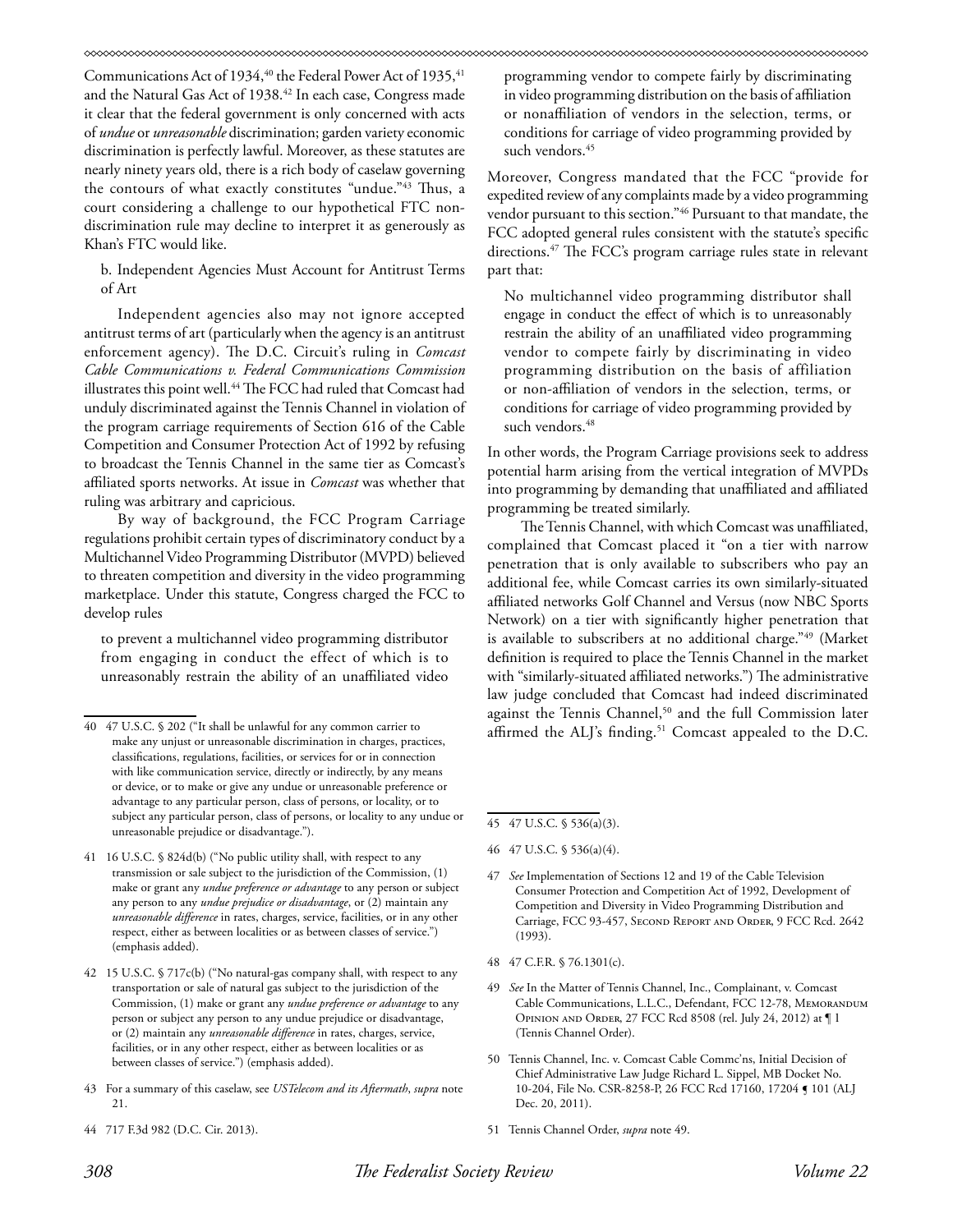Circuit, and, after review, the court ruled that the FCC's decision was arbitrary and capricious.<sup>52</sup>

The D.C. Circuit began its analysis by noting that the parties agreed that Comcast distributed its affiliates more broadly than the Tennis Channel. But as the also court noted that the plain language of Section 616 only prohibits discrimination "*based on* affiliation."53 Thus, reasoned the court, if Comcast treated thirdparty content providers differently "based on a reasonable business purpose," then there is no violation of Section 616.54 The court found that the Tennis Channel failed to present sufficient evidence of harm to support a claim of discrimination under the statute.

For example, the court found that in contrast to the detailed evidentiary submission by Comcast that showed it would have to bear significant costs if it added the Tennis Channel to the same tier as its affiliates, the Tennis Channel "showed no corresponding benefits that would accrue to Comcast by its accepting the change."55 Similarly, the court found that the Tennis Channel offered no analysis "on either a qualitative or quantitative basis" to show that Comcast would receive a net benefit from the allegedly discriminatory conduct. As a result, concluded the court, the Tennis Channel had not shown that the discrimination was unreasonable.56 *Comcast* sends an unmistakable message that when evaluating claims of discrimination, a reviewing court will not overlook the absence of serious economic analysis in agency decisions about anticompetitive harm.57

Then-Judge (now-Justice) Brett Kavanaugh's extensive concurrence in *Comcast* is also helpful in elucidating how courts should approach statutory interpretation in this field. Judge Kavanaugh specifically refuted the argument that in passing Section 616, Congress abandoned the long-standing consumer welfare standard requirement that a complainant must demonstrate harm to *competition* in favor of a requirement that it simply showing harm to an individual *competitor*. As Judge Kavanaugh noted, Section 616 sets up a two-part test: a MVPD has violated Section 616 if (1) it discriminated among video programming networks on the basis of affiliation and (2) the discrimination unreasonably restrained an unaffiliated network's ability to compete fairly.58 As Judge Kavanaugh explained, because the "phrase 'unreasonably restrain' is of course a longstanding term of art in antitrust law," it follows that "Section 616 incorporates antitrust principles governing unreasonable restraints. . . ." Established legal precedent dictates that when "a statute uses a term of art from a specific field of law, [a court must] presume

- 54 *Id*.
- 55 *Id*.

that Congress adopted 'the cluster of ideas that were attached to each borrowed word in the body of learning from which it was taken.'"59 In other words, reasoned Judge Kavanaugh, "the goal of antitrust law (and thus of Section 616) is to promote consumer welfare by protecting competition, not by protecting individual competitors."60 He elaborated:

It is true that Section 616 references discrimination against competitors. But again, the statute does not ban such discrimination outright. It bans discrimination that *unreasonably restrains* a competitor from competing fairly. By using the phrase "unreasonably restrain," the statute incorporates an antitrust term of art, and that term of art requires that the discrimination in question hinder overall competition, not just competitors.<sup>61</sup>

Judge Kavanaugh also specifically rejected the argument that Section 616 does not require a demonstration of market power. As noted above, Judge Kavanaugh pointed out that because Section 616 specifically uses the antitrust term of art "unreasonably restrain," any application of Section 616 must incorporate antitrust principles and precedent. After providing a lengthy exegesis of the relevant caselaw, Judge Kavanaugh pointed out that:

Vertical integration and vertical contracts become potentially problematic only when a firm has market power in the relevant market. That's because, absent market power, vertical integration and vertical contracts are *procompetitive.* Vertical integration and vertical contracts in a competitive market encourage product innovation, lower costs for businesses, and create efficiencies—and thus reduce prices and lead to better goods and services for consumers.<sup>62</sup>

Thus, concluded Judge Kavanaugh, because "Section 616 incorporates antitrust principles and because antitrust law holds that vertical integration and vertical contracts are potentially problematic only when a firm has market power in the relevant market, it follows that Section 616 applies only when a video programming distributor has market power in the relevant market."63

Rather than abandon the consumer welfare standard in passing Section 616, Congress embraced it. As explained by Judge Kavanaugh,

Section 616 thus does not bar vertical integration or vertical contracts that favor affiliated video programming networks, absent a showing that the video programming distributor at least has market power in the relevant market. To conclude otherwise would require us to depart from the established meaning of the term of art "unreasonably restrain" that Section 616 uses. Moreover, to conclude otherwise would

62 *Id.* at 990 (emphasis in original).

<sup>52</sup> *Comcast,* 717 F.3d at 985 (emphasis in original).

<sup>53</sup> *Id*.

<sup>56</sup> *Id.* at 985-86.

<sup>57</sup> *Cf*. Cincinnati Bell Tel. Co. v. FCC, 69 F.3d 752, 760 (6th Cir. 1995) (reversing administrative agency's decision because the order contained no "expert economic data or [analogies] to related industries in which the claimed anticompetitive behavior has taken place" but instead justified its conclusions as "simply 'common sense'").

<sup>58</sup> *Comcast,* 717 F.3d at 989 (citing 47 U.S.C. § 536(a)(3)).

<sup>59</sup> *Id*.

<sup>60</sup> *Id.* at 992.

<sup>61</sup> *Id.* (emphasis in original).

<sup>63</sup> *Id.* at 991.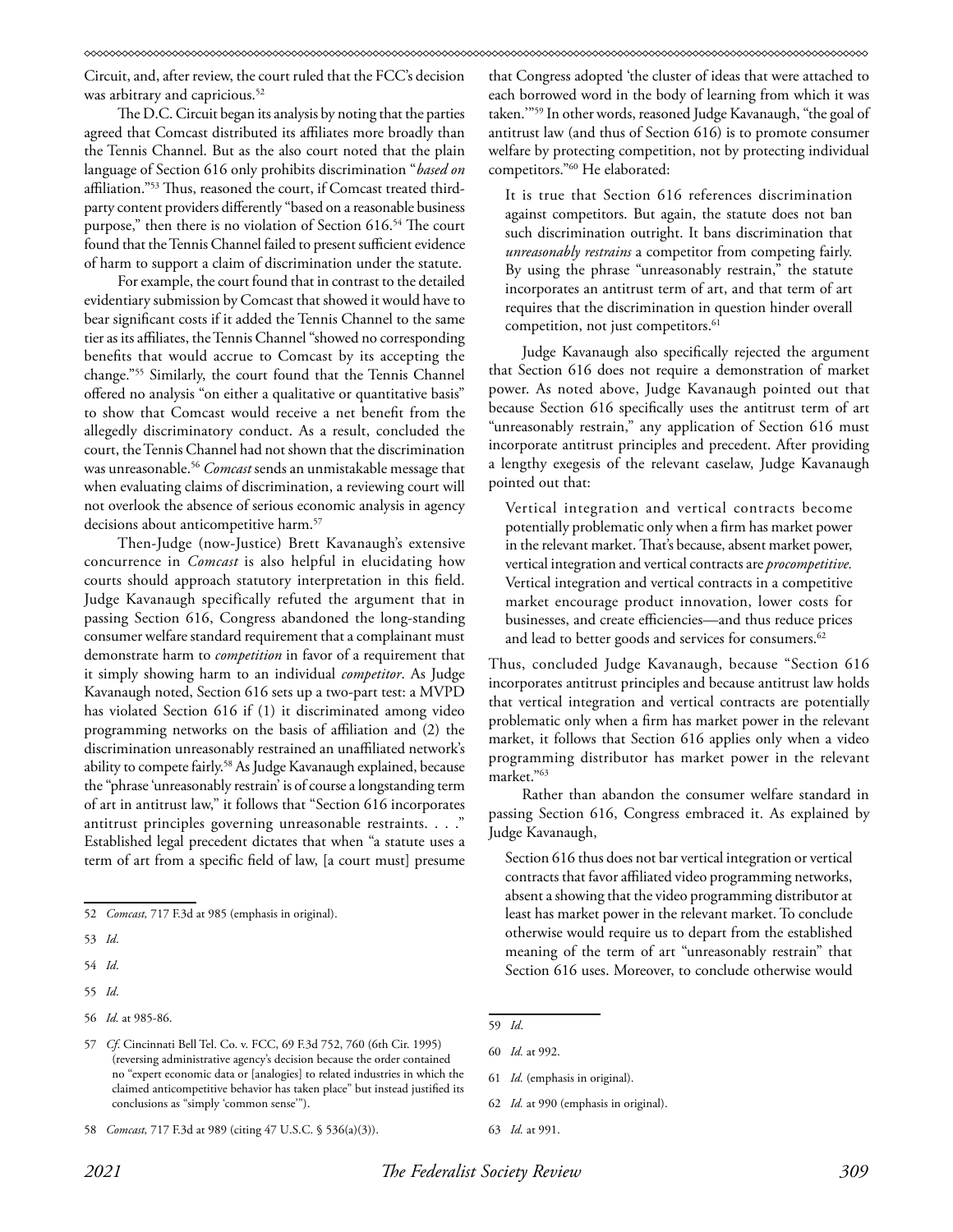require us to believe that Congress intended to *thwart* procompetitive practices. It would of course make little sense to attribute that motivation to Congress.<sup>64</sup>

And in this particular case, Judge Kavanaugh argued that Commission failed to make such a showing. Indeed, because the agency defined the relevant geographic market for video programming as national, Judge Kavanaugh pointed out that it was difficult for Comcast to have market power with only a 24% market share.<sup>65</sup>

Judge Kavanaugh's concurrence is particularly applicable to Ms. Khan's thesis. Khan justified the FTC's rescission of the bipartisan *2015 UMC Statement* (and its adherence to a rule of reason analysis and the consumer welfare standard)by arguing that "Congress enacted the Federal Trade Commission Act *to reach beyond* the Sherman Act and to provide an alternative institutional framework for enforcing the antitrust laws."66 But while the FTC Act is, of course, not the Sherman Act (or Clayton Act for that matter), it is still an antitrust law, and therefore it must adhere to basic antitrust principles as embodied in current caselaw. That caselaw requires antitrust enforcement to proceed using a rule of reason approach under the consumer welfare standard.

c. Courts Have Chastised Other Independent Agencies for Abandoning the Consumer Welfare Standard

It appears that rescinding the *2015 UMC Statement* represents the first step towards a deliberate effort to discard the consumer welfare standard when enforcing Section 5. But it should be noted that courts have chastised other regulatory agencies when they attempted to abandon the consumer welfare standard when adjudicating competition issues under the ubiquitous "public interest" standard.<sup>67</sup> The public interest standard in a regulatory statute is not, in the words of Justice Potter Stuart, "a broad license to promote the general public welfare."68 For this reason, the courts have provided some important guidance—particularly when an agency is tasked with conducting a competitive analysis—on the boundaries of the public interest standard.<sup>69</sup>

While independent administrative agencies are certainly not required to agree with antitrust enforcement agencies' competitive analyses, they are not permitted to ignore antitrust considerations

- 66 *Khan July 1, 2021, Statement, supra* note 34, at 2-3 (emphasis supplied).
- 67 The public interest standard can be found in a host of public utility statutory regimes, including, but certainly not limited to, the Federal Power Act, *see, e.g.,* 16 U.S.C. § 824b, and the Communications Act, *see, e.g.,* 47 U.S.C. § 310.
- 68 NAACP v. Fed. Power Comm'n, 425 U.S. 662, 669 (1976) (rejecting arguments the Federal Power Commission must affirmatively promote equal employment opportunity and nondiscrimination in the employment practices of the firms it regulates under the Federal Gas and Power Acts).
- 69 *C.f.* T.M. Koutsky & L.J. Spiwak, Separating Politics from Policy in FCC Merger Reviews: A Basic Legal Primer of the "Public Interest" Standard, 18 Commlaw Conspectus 329 (2010).

either.70 Courts have long "insisted that [administrative] agencies consider antitrust policy as an important part of their public interest calculus."71 As such, assertions that no relationship exists between antitrust and economic regulation are incorrect. As Supreme Court Justice Felix Frankfurter stated nearly seventy years ago, "[t]here can be no doubt that competition is a relevant factor in weighing the public interest."72

Given this requirement, it is little wonder that any application of the public interest standard requires a focus on the interests of the *public,* and not the interests of individual *competitors* who may seek to use the regulatory process to hamstring their rivals.73 For example, in the 1981 case of *Hawaiian Telephone v. FCC*, 74 the D.C. Circuit remanded an FCC grant of Section 214 authority for service between the U.S. mainland and Hawaii because it found that the Commission had engaged in an ad hoc approach that improperly aimed at "equalizing competition among competitors."75 The D.C. Circuit stated that the FCC's public interest analysis must be more than an inquiry into "whether the balance of equities and opportunities among competing carriers suggests a change."76 The court found that it was "[a]ll too embarrassingly apparent that the Commission has been thinking about competition, not in terms primarily as to its benefit to the public, but specifically with the objective of equalizing competition among competitors."77

Subsequent decisions reiterate the importance that consumer welfare analysis plays in the public interest standard. In 1995, various parties challenged the FCC's approval of the acquisition of McCaw Cellular licenses by AT&T by arguing that the FCC should have imposed the antitrust Modified Final Judgment (MFJ) restrictions applicable to the Regional Bell

- 71 *See, e.g.*, *FCC,* 652 F.2d at 82 (In evaluating transactions, the FCC must in the exercise of its responsibilities "make findings related to the pertinent antitrust policies, draw conclusions from the findings, and weigh these conclusions along with other important public interest considerations."); *Northern Natural Gas*, 399 F.2d at 361 (stating that antitrust laws are a tool that a regulatory agency can use to bring "understandable content to the broad statutory concept of the 'public interest'") (internal citation omitted). *See also* United States v. AT&T, 498 F. Supp. 353, 364 (D.D.C. 1980) (Green, J.) ("[I]t is not appropriate to distinguish between Communications Act standards and antitrust standards . . . . [because] both the FCC, in its enforcement of the Communications Act, and the courts, in their application of the antitrust laws, guard against unfair competition and attempt to protect the public interest.").
- 72 FCC v. RCA Comm's Inc., 346 U.S. 86, 94 (1953); *see also Northern Natural Gas*, 399 F.2d at 961 (noting that "competitive considerations are an important part of the 'public interest'" standard).
- 73 *See, e.g.*, Brunswick Corp. v. Pueblo Bowl-O-Mat, 429 U.S. 477, 488 (1977) ("[A]ntitrust laws . . . were enacted for 'the protection of competition not competitors.'") (quoting Brown Shoe v. United States, 370 U.S. 294, 320 (1962)).
- 74 498 F.2d 771 (D.C. Cir. 1974).
- 75 *Id.* at 774–76
- 76 *Id.* at 776.
- 77 *Id.* at 775–76

<sup>64</sup> *Id.* (emphasis in original).

<sup>65</sup> *Id.* at 992 (citing Tennis Channel Order, *supra* note 49, at  $\leq 87$ ).

<sup>70</sup> *See, e.g.*, United States v. FCC, 652 F.2d 72 (D.C. Cir. 1980).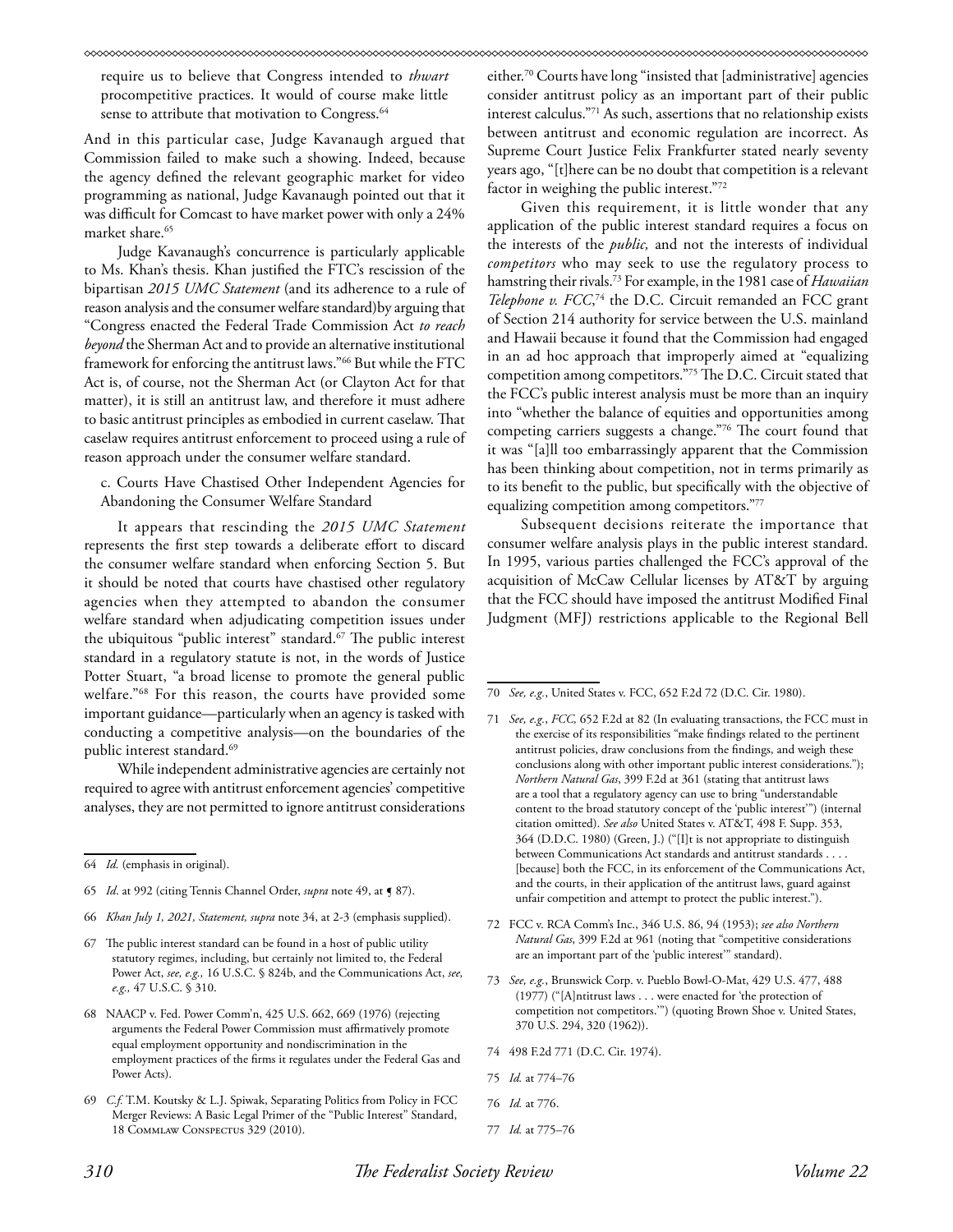Operating Companies (RBOCs) on the merged firm.78 Citing *Hawaiian Telephone,* the D.C. Circuit rejected the merger opponents' arguments and found that the application of the MFJ restrictions to the merged entity would "serve the interests only of the RBOCs rather than those of the public."79 The court stated that when the Commission considers whether a proposed merger serves the public interest, the "Commission is not at liberty . . . to subordinate the public interest to the interest of 'equalizing competition among competitors.*'*"80

#### *C. History Belies Khan's Policy Arguments*

Separate from the legal debate over whether the FTC *can*  engage in UMC rulemaking, it is also important to ask whether the FTC *should* engage in UMC rulemaking. Khan's argument, if taken to its logical conclusion, essentially posits that the American economy needs a generic business regulator possessed with plenary power and expansive jurisdiction. Given the United States' well-documented (and sordid) experience with public utility regulation, that's probably not a good idea.<sup>81</sup>

Khan's published writings argue forcefully for greater regulatory power, but they suffer from analytical omissions that render her arguments questionable. For example, it is axiomatic that while regulation may have benefits, it can also impose significant costs. These costs can include compliance costs, reductions of innovation and investment, and outright entry deterrence that protects incumbents.<sup>82</sup> Yet nowhere in her coauthored essay does Khan contemplate a cost-benefit analysis before promulgating a new regulation; she appears to assume that regulation is costless.<sup>83</sup> History shows that we cannot always

- 81 *C.f.* Ford, *supra* note 3; Spiwak, *A Poor Case for a "Digital Platform Agency*,*" supra* note 3; N. Chilson, *Does Big Tech Need its Own Regulator,*  George Mason University Global Antitrust Institute (2020), *available at* https://papers.ssrn.com/sol3/papers.cfm?abstract\_id=3733726.
- 82 *C.f.* T.A. Lambert, *Rent-Seeking and Public Choice in Digital Markets,*  The Global Antitrust Institute Report on the Digital Economy (posted Nov. 12, 2020), *available at* https://ssrn.com/abstract=3728990; Ford, *supra* note 3, and citations therein.
- 83 Indeed, Khan seems outright dismissive of the cost of regulation. *See, e.g., Amazon's Antitrust Paradox, supra* note 31, at 800 (". . . critics portrayed public utility as a form of corruption, a system in which private industry executives colluded with public officials to enable rent

count on future FTC Commissioners to engage in wise economic policymaking.84 Khan also fails to contemplate the possibility that changing market circumstances or inartful drafting might call for the removal of regulations previously imposed. Khan's argument that "clear rules" would make "enforcement . . . predictable" suffers from the same criticisms.

For example, even if we give an administrative agency the benefit of a doubt that it has promulgated a Pareto-optimal rule, it is still entirely possible that this regulation may be inartfully drafted. For this very reason, the courts have been forced to develop a legal doctrine to deal with the situation of how much deference they should accord an administrative agency's interpretation of its own ambiguous rule.<sup>85</sup> More importantly, as Khan notes, rules must ultimately be enforced. However, enforcement—by definition—requires adjudication on a case-by-case basis that is governed by precedent from prior application of the rule.<sup>86</sup> The FTC cannot pass a rule and punish firms upon allegations that they violated that rule; due process requires more.<sup>87</sup>

Taken together, these analytical omissions reveal a lack of awareness about the realities of modern public utility regulation.

- 84 For example, as former FTC Chairman Timothy Muris noted nearly twenty years ago, the "unfair competition standard" in the wrong hands produced "a series of proposed rules relying upon vague theories of unfairness that often had no empirical basis, could be based entirely upon the commissioners' personal values, and did not have to consider the ultimate costs to consumers of foregoing their ability to choose freely in the marketplace." Thus, depending on who's in charge, it is unclear how a subjective "unfair competition" standard is any better than the FCC's "public interest" standard so many complain about. T. Muris, *The Federal Trade Commission and the Future Development of U.S. Consumer Protection Policy,* Remarks before the Aspen Summit, Cyberspace and the American Dream, The Progress and Freedom Foundation, Aspen, Colorado (Aug. 19, 2003), *available at* https://www.ftc.gov/publicstatements/2003/08/federal-trade-commission-and-future-developmentus-consumer-protection#N\_49\_. Indeed, the FTC is not without its own biases, often engaging in the same type of sloppy, politically-driven decision-making as other administrative agencies in an effort to achieve pre-determined outcomes. *See, e.g.,* G.S. Ford, *FTC Staff Bias On Intra-Brand Car Competition Is A Bad Deal For Consumers*, The Hill (Jan. 19, 2016), *available at* https://thehill.com/blogs/pundits-blog/ finance/266251-ftc-staff-bias-on-intra-brand-car-competition-is-a-baddeal-for. When it comes to abuse of government power, there are no "white hats" among regulatory agencies.
- 85 *See, e.g.,* Kisor v. Wilkie, 139 S. Ct. 2400 (2019); Auer v. Robbins, 519 U.S. 452 (1997).
- 86 It should also be noted that enforcement proceedings are often not just limited to the alleged offending party and the government. Many administrative agencies have highly permissive standing requirements which often allow the defendants' competitors to participate actively, thus essentially forcing the defendant to negotiate with both the government and their rivals to escape penalties. *See, e.g., In re Northstar Wireless, LLC, SNR Wireless LicenseCo, LLC, Applications for New Licenses in the 1695-1710 MHz, and 1755-1780 MHz and 2155-2180 MHz Bands*, FCC 20-160, Memorandum Opinion and Order On Remand, 35 FCC Rcd. 13317 (Nov. 23, 2020).
- 87 Taken to its logical conclusion, Khan's argument would essentially have the FTC supplant the judiciary as the final arbiter over whether antitrust violations have taken place. Fortunately, under the Administrative

<sup>78</sup> SBC Comm's Inc. v. FCC, 56 F.3d 1484, 1490 (D.C. Cir. 1995).

<sup>79</sup> *Id.* at 1491

<sup>80</sup> *Id.* (quoting *Hawaiian Telephone,* 498 F.2d at 776); *see also* W. Union Tel. Co. v. FCC, 665 F.2d 1112, 1122 (D.C. Cir. 1981) ("[E]qualization of competition is not itself a sufficient basis for Commission action."). One of the counter-arguments to this position is the often misguided notion that the naked "protection of competitors" is the analytical equivalent to attempting to promote tangible new entry into a market currently dominated by a monopoly incumbent. It is not. As the FCC's former chief economist argued, it is "important that the playing field should be leveled upwards, not downwards" because "rules that forbid a firm from exploiting efficiencies just because its rivals cannot do likewise" harm, rather than improve, consumer welfare. J. Farrell, *Creating Local Competition*, 49 Fed. Comm. L.J. 201, 212 (1996). In highly concentrated industries, the focus of policy should be on regulation that promotes competitive entry, rather than regulation that protects competition. The latter will often turn into the mere protection of the private interests of competitors.

seeking. Ultimately these lines of criticism substantially thinned the very concept of public utility. The trend was part of a broader effort to idealize competitive markets and assume that nonintervention was almost always superior to interference.").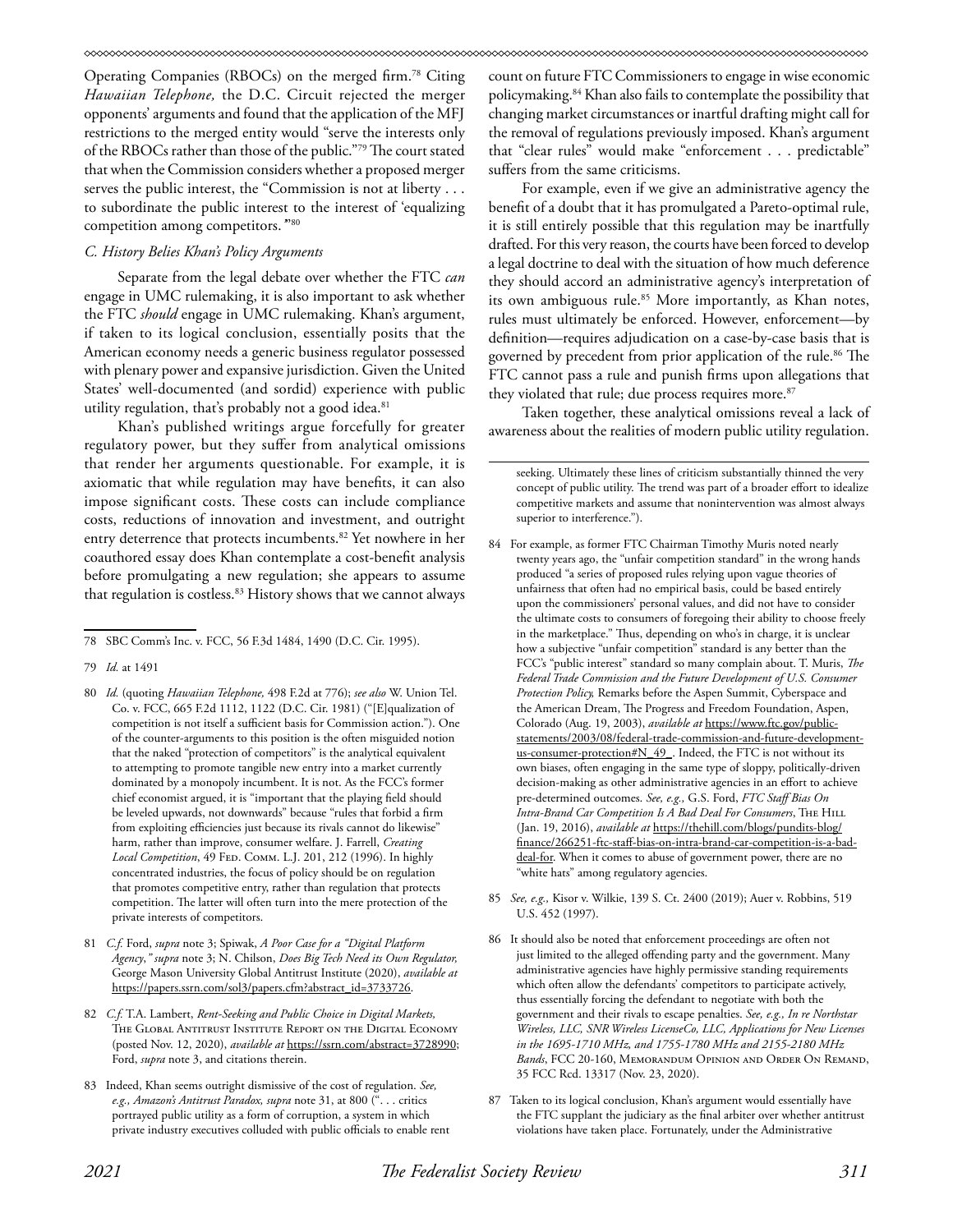Indeed, Khan offers up as an example of purported rulemaking success the Obama Administration FCC's *2015 Open Internet Order*, 88 which imposed legacy common carrier regulations designed for the old Ma Bell monopoly on the internet.<sup>89</sup> As noted above, Khan argues that rulemaking is better than adjudication because it provides clear rules, is faster and cheaper, and provides for public input. But in the case of net neutrality regulation, history again bears witness that such assertions simply are not true.

To begin, the heart of the *2015 Rules*—what was referred to as the "general conduct" standard—was far from clear.<sup>90</sup> Under the FCC's "general conduct" standard,

*Any person engaged in the provision of broadband Internet access service, insofar as such person is so engaged, shall not unreasonably interfere with or unreasonably disadvantage (i) end users' ability to select, access, and use broadband Internet access service or the lawful Internet content, applications, services, or devices of their choice, or (ii) edge providers' ability to make lawful content, applications, services, or devices available to end users. Reasonable network management shall not be considered a violation of this rule.*<sup>91</sup>

According to the FCC, it would use a "non-exhaustive list" of seven factors to assess such practices.<sup>92</sup> Although the general conduct rule was upheld based on *Chevron* deference on appeal, the practical application of such a vague and subjective rule was a disaster. As the FCC later found in its *2018 Restoring Internet Freedom Order* after developing an exhaustive record of real-world experience, the

Internet Conduct Standard is vague and has created regulatory uncertainty in the marketplace hindering investment and innovation. Because the Internet Conduct

88 In the Matter of Protecting and Promoting the Open Internet, FCC 15- 24, Report And Order On Remand, Declaratory Ruling and Order, 30 FCC Rcd 5601 (rel. March 12, 2015).

92 *Id.* at ¶ 138.

Standard is vague, the standard and its implementing factors do not provide carriers with adequate notice of what they are and are not permitted to do, i.e., the standard does not afford parties a "good process for determining what conduct has actually been forbidden." The rule simply warns carriers to behave in accordance with what the Commission *might*  require, without articulating any actual standard. Even ISP practices based on consumer choice are not presumptively permitted; they are merely "less likely" to violate the rule. Moreover, the uncertainty caused by the Internet Conduct Standard goes far beyond what supporters characterize as the flexibility that is necessary in a regulatory structure to address future harmful behavior. We thus find that the vague Internet Conduct Standard subjects providers to substantial regulatory uncertainty and that the record before us demonstrates that the Commission's predictive judgment in 2015 that this uncertainty was "likely to be short term and will dissipate over time as the marketplace internalizes [the] Title II approach" has not been borne out.<sup>93</sup>

Second, the net neutrality rulemaking process was far from expeditious. The FCC initially attempted to enforce net neutrality rules via a policy statement, but that effort was shot down by the courts.94 After that, FCC Chairman Julius Genachowski initiated the FCC's first formal efforts at rulemaking by issuing a Notice of Proposed Rulemaking (NPRM) on October 22, 2009.95 Fourteen months later, the Commission released its *2010 Rules*. 96 The *2010 Rules* were then challenged in federal court, and the case was appealed to the D.C. Circuit in *Verizon v. FCC*, which overturned the rules on January 14,  $2014.^{\circ}$ ? Five months later, Chairman Tom Wheeler issued another NPRM.<sup>98</sup> The Commission produced the *2015 Open Internet Order* on March 12, 2015.99 These rules were again challenged and appealed to the D.C. Circuit. The court upheld the rules in *United States Telecom Ass'n v. FCC* on June 14, 2016, and reaffirmed this ruling en banc on May 1, 2017.<sup>100</sup> After the change in administrations, the new FCC Chair Ajit Pai released another *NPRM* on May 23, 2017, to remove the *2015 Rules*. 101 After eight months of deliberations,

- 94 *See* Comcast Corp. v. FCC*,* 600 F.3d 642 (D.C. Cir. 2010).
- 95 *In the Matter of Preserving the Open Internet*, FCC 09-93, NOTICE OF Proposed Rulemaking, 24 FCC Rcd 13064, (rel. Oct. 22, 2009).
- 96 *In the Matter of Preserving the Open Internet*, FCC 10-201, Report and ORDER, 25 FCC Rcd 17905 (rel. Dec. 23, 2010).
- 97 Verizon v. FCC, 740 F.3d 623 (D.C. Cir. 2014).
- 98 *In the Matter of Protecting and Promoting the Open Internet,* FCC 14-61, NOTICE OF PROPOSED RULEMAKING, 29 FCC Rcd 5561 (rel. May 15, 2014).
- 99 *Supra* note 88.
- 100 United States Telecom Ass'n v. FCC, 825 F.3d 674 (D.C. Cir. 2016), *pet. for rehearing en banc denied*, 855 F.3d 381 (2017).
- 101 *Restoring Internet Freedom*, FCC 17-60, NOTICE OF PROPOSED Rulemaking, 32 FCC Rcd 4434 (rel. May 23, 2017).

Procedure Act, parties to regulatory enforcement actions are permitted to appeal any decision to the courts under the "arbitrary and capricious" standard. While this standard is highly deferential like *Chevron*, it does require agencies to do their due diligence. *See, e.g.,* FCC v. Prometheus Radio Project, 141 S. Ct. 1150, 1158 ("The APA's arbitrary-andcapricious standard requires that agency action be reasonable and reasonably explained. Judicial review under that standard is deferential, and a court may not substitute its own policy judgment for that of the agency. A court simply ensures that the agency has acted within a zone of reasonableness and, in particular, has reasonably considered the relevant issues and reasonably explained the decision."). When an agency fails to do its due diligence, judicial deference is not guaranteed. *See, e.g., Comcast*, 717 F.3d 982.

<sup>89</sup> *Amazon's Antitrust Paradox, supra* note 31, at 800 ("Although the concept of public utility regulation remains somewhat maligned today, there are signs that a robust movement to apply utility-like regulations to services that widely register as public—such as the internet—can catch wind. The core of the net neutrality debates, for example, involved foundational discussions about how to regulate the communication infrastructure of the twenty-first century. The net neutrality regime ultimately adopted falls squarely in the common carrier tradition.").

<sup>90 2015</sup> Rules, *supra* note 88, at  $\P$  133 et seq.

<sup>91</sup> *Id.* at  $\int$  136 (emphasis in original).

<sup>93</sup> *Restoring Internet Freedom*, FCC 17-166, DECLARATORY RULING, REPORT, and Order, 33 FCC Rcd. 311 (rel. Jan. 4, 2018) at ¶ 247 (emphasis in original).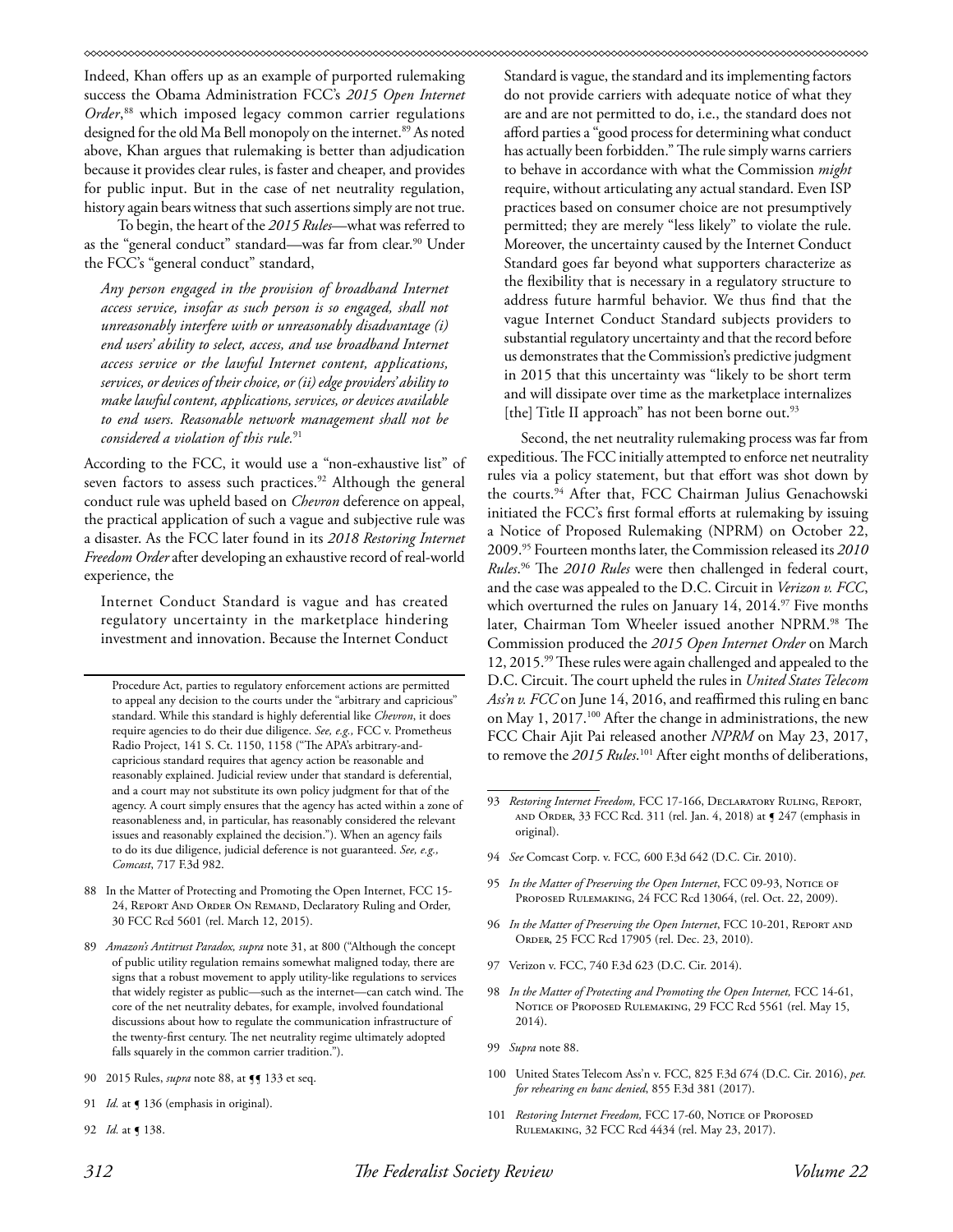the Commission released its *2018 Restoring Internet Freedom Order*. 102 These revised rules were again challenged, and the case appealed to the D.C. Circuit, which upheld them in *Mozilla v. FCC* on October 1, 2019.<sup>103</sup>

In all, not counting the policy statement phase, the FCC's net neutrality rulemaking docket has dragged on for well over a decade. And we are not out of the woods: On July 9, 2021, President Biden issued an "Executive Order on Promoting Competition in the American Economy" calling for the reimposition of some sort of net neutrality rules.104 While the FCC lacks a clear Democratic majority to carry out the President's wishes at the time of this writing, many anticipate that net neutrality will be at the top of the priority list once the FCC returns to full strength.105 If so, it looks like there is no resolution of the net neutrality debate in sight.

Moreover, given the economic impacts of net neutrality regulation, the cost to society of participating in this rulemaking was not cheap.<sup>106</sup> A cursory review of the FCC's Electronic Comment Filing System (ECFS) reveals that almost every major law firm in Washington—in addition to a host of law firms from across the country—filed comments in the proceeding. Furthermore, many of the same (and expensive) leading economists often utilized in major antitrust litigation were either retained as expert witnesses or authored white papers to influence the debate. And, of course, many third party public interest groups

filed comments or wrote op-eds to gin up pollical pressure in favor of their preferred regulatory outcome.

Khan's third argument in favor of regulation over ex post enforcement of antitrust rules is that it allows for greater public participation. Politicians, in theory, are supposed to be responsive to public outcry. When faced with an avalanche of blast emails from angry constituents, legislators generally are moved to act. In contrast, independent regulatory agencies are supposed to be (but admittedly often are not) apolitical and immune from such pressure. While it is true that administrative agencies must subject their actions to "public notice and comment" under the Administrative Procedure Act, regulatory agencies are not created to promulgate rules and regulations based upon the vox populi; rather, these agencies are charged with dispassionately and expertly implementing their respective enabling statutes as delineated by Congress based upon the plain text of the statute, the caselaw interpreting that statute, the economic evidence, and the substantive record before them. If they fail in that task, then administrative agencies can be reprimanded by an appellate court for engaging in arbitrary and capricious behavior or, in very rare cases, rebuked by Congress via the Congressional Review Act.

Fed up with congressional inaction, however, advocacy groups on both sides of the aisle have increasingly turned to applying the same political pressure tactics traditionally used on elected officials on unelected bureaucrats by aggressively pounding regulatory agencies with blast form email comments during controversial rulemaking proceedings. These email comments are commonly referred to as "clicktivism" because of the generally automated nature of the process. Users visit a web page, see a banner which reads "click here and send Washington a message," and voilà, an automated form comment is generated and filed with the agency. If advocacy groups can inundate an agency with an avalanche of angry comments, the thinking goes, then the agency will be compelled to consider the public outcry as it weighs the evidence. But such clicktivism is far from probative evidence.

In the case of the net neutrality debate, clicktivism at the FCC reached new heights.<sup>107</sup> For example, when Chairman Pai was contemplating removing the *2015 Rules*, over 20 million comments were filed in the docket. A detailed forensic analysis revealed that 36 percent of these comments appeared to have been generated by self-described "temporary" and "disposable" email domains attributed to FakeMailGenerator.com. Moreover, this forensic report revealed that 9.3 million comments listed the same email and physical address as another, indicating that many entities filed multiple comments.<sup>108</sup> The overwhelming majority of these comments provided no serious legal, economic,

<sup>102</sup> *Supra* note 93.

<sup>103 940</sup> F.3d 1 (D.C. Cir. 2019), *reh'g en banc denied,* (D.C. Cir. 18-1051) (Feb. 6, 2020).

<sup>104</sup> Executive Order on Promoting Competition in the American Economy (July 9, 2021), *available at* https://www.whitehouse.gov/briefing-room/ presidential-actions/2021/07/09/executive-order-on-promotingcompetition-in-the-american-economy.

<sup>105</sup> Khan recently called for the FCC to reimpose common carrier regulation on broadband internet access services so as to "once again put in place the nondiscrimination rules, privacy protections, and other basic requirements needed to create a healthier market." *See Remarks of Chair Lina M. Khan Regarding the 6(b) Study on the Privacy Practices of Six Major Internet Service Providers*, Commission File No. P195402 (Oct. 21, 2021), *available at* https://www.ftc.gov/system/files/documents/ public\_statements/1597790/20211021\_isp\_privacy\_6b\_statement of\_chair\_khan\_final.pdf. Since common carrier status would deprive the FTC of jurisdiction over companies providing broadband internet access services, this was a rare case of an agency head seeking to decline jurisdiction. Such a rejection of jurisdiction is curious, particularly when it comes to enforcing consumer privacy, given that the U.S. Congress recognizing the economic costs of the asymmetrical privacy regime created by the combination of the FCC's imposition of common carrier status on broadband internet access services and the FTC Act's common carrier exemption—took the extraordinary step of using its authority under the Congressional Review Act to eliminate the Obama-era FCC's privacy rules as it wanted a cohesive federal approach at the Federal Trade Commission. L.J. Spiwak, *Insight: Digital Privacy Requires a Cohesive Federal Solution*, Bloomberg Law (June 13, 2018), *available at* https:// www.phoenix-center.org/oped/BloombergLawDigitalPrivacy13June2018. pdf.

<sup>106</sup> While it is true that major antitrust litigation may be expensive, the cost of participation is limited to the parties involved in the case. In contrast, because regulations are rules of general applicability across an industry, there are more affected parties who must participate to protect their interests.

<sup>107</sup> *See, e.g.,* L.J. Spiwak, *Curbing 'Clicktivism' at the Federal Communications Commission,* The Hill (Sept. 19, 2017), *available at* http://thehill. com/opinion/technology/351082-curbing-clicktivism-at-the-federalcommunications-commission.

<sup>108</sup> Emprata, *FCC Restoring Internet Freedom Docket 17-108, Comments Analysis* (Aug. 30, 2017), *available at* https://www.emprata.com/insights/ reports/fcc-restoring-internet-freedom-docket; *see also* New York State Office of the Attorney General Letitia James, *Fake Comments: How U.S. Companies & Partisans Hack Democracy to Undermine Your Voice* (May 6, 2021), *available at* https://ag.ny.gov/sites/default/files/oagfakecommentsreport.pdf.